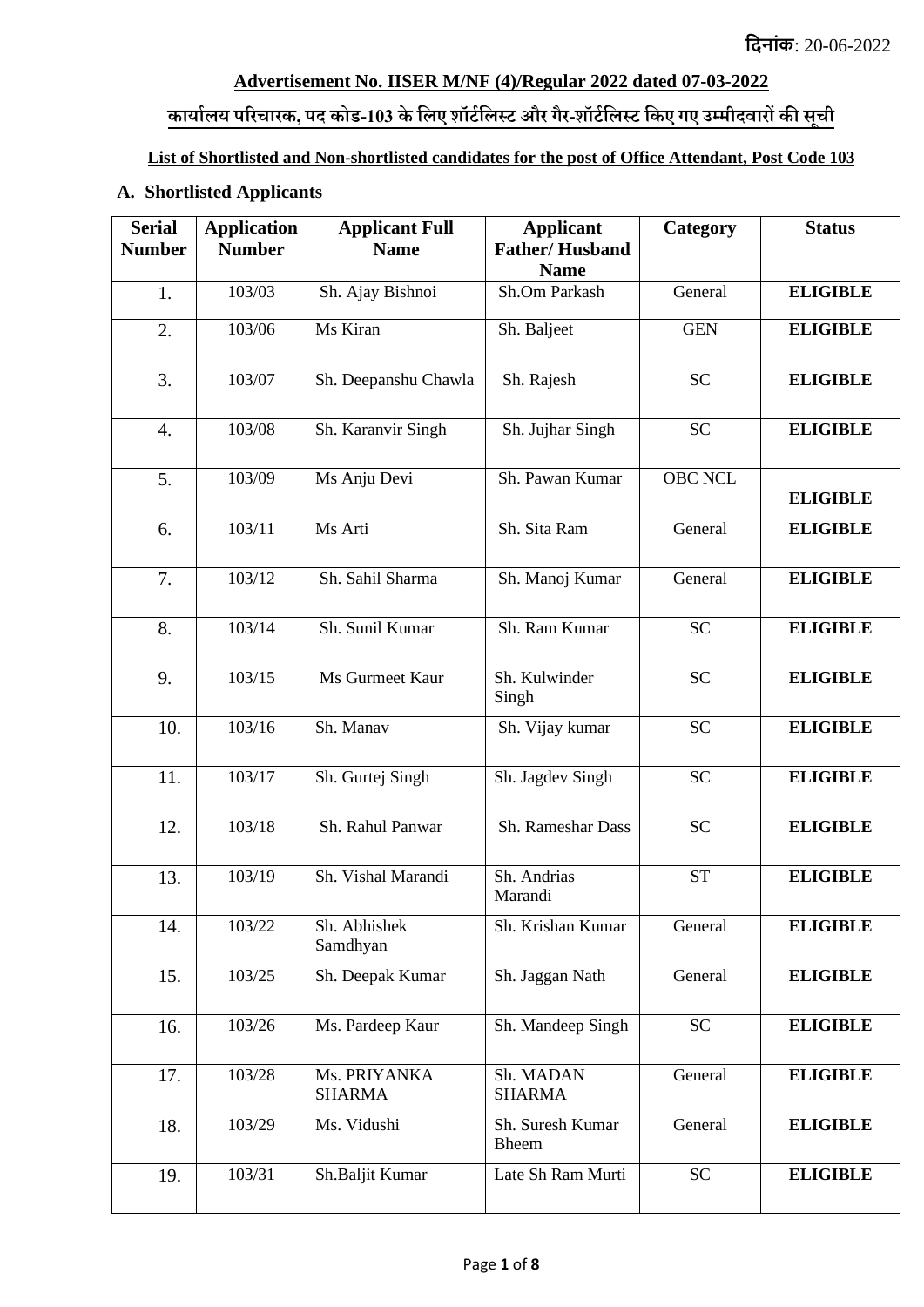| 20. | 103/32 | Sh. Gagandeep                | Ganga Singh                                              | <b>SC</b>      |                                                     |
|-----|--------|------------------------------|----------------------------------------------------------|----------------|-----------------------------------------------------|
| 21. | 103/33 | Sh. Bhawana                  | Sh. Ganga Singh                                          | <b>SC</b>      | <b>ELIGIBLE</b>                                     |
| 22. | 103/34 | Ms. Saraswati                | Sh. Vinod                                                | <b>SC</b>      | <b>ELIGIBLE</b>                                     |
| 23. | 103/35 | Sh. Raju                     | Sh. Ganga Singh                                          | <b>SC</b>      | <b>ELIGIBLE</b>                                     |
| 24. | 103/36 | Ms. Aarzoo                   | Sh. Ramesh Siwach                                        | <b>SC</b>      | <b>ELIGIBLE</b>                                     |
| 25. | 103/38 | Sh. Amarjeet                 | Sh. Rajesh Kumar                                         | <b>SC</b>      | <b>ELIGIBLE</b>                                     |
| 26. | 103/39 | Sh. Sultan Singh             | Sh. Hans Raj                                             | <b>OBC NCL</b> | <b>ELIGIBLE</b>                                     |
| 27. | 103/43 | Ms Pooja                     | Sh. Ramphal                                              | General        | <b>ELIGIBLE</b>                                     |
| 28. | 103/44 | Sh. Taranveer Singh          | Sh. Ravinder singh                                       | <b>SC</b>      | <b>ELIGIBLE</b>                                     |
| 29. | 103/45 | Sh. ANANDU. S                | Sh. SUBHASH<br>KUMAR. C                                  | General        | <b>ELIGIBLE</b>                                     |
| 30. | 103/46 | Sh. Lakshay                  | Sh. Darshan Kumar                                        | General        | <b>ELIGIBLE</b>                                     |
| 31. | 103/47 | Ms Preeti Mishra             | Sh. Uma Shankar<br>Mishra                                | General        | <b>ELIGIBLE</b>                                     |
| 32. | 103/48 | Ms. Suruchi Aggarwal         | Sh. Sanjiv Kumar                                         | General        | <b>ELIGIBLE</b>                                     |
| 33. | 103/49 | Sh. Rahul                    | Sh. Ramjuwari                                            | General        | <b>ELIGIBLE</b>                                     |
| 34. | 103/51 | Ms. RICHA RANI               | SH. KHUSHI<br>RAM (FATHER)<br>SH. SOHAN LAL<br>(HUSBAND) | <b>OBC</b>     | <b>Departmental</b><br>Candidate<br><b>ELIGIBLE</b> |
| 35. | 103/54 | Sh. GURJEET SINGH            | Sh. MALKEET<br><b>SINGH</b>                              | General        | <b>ELIGIBLE</b>                                     |
| 36. | 103/55 | Ms Shruti Arora              | Sh. Ravinder<br>Kumar                                    | General        | <b>ELIGIBLE</b>                                     |
| 37. | 103/57 | Sh. Ravindra Kumar           | Sh. Ram Kumar                                            | General        | <b>ELIGIBLE</b>                                     |
| 38. | 103/58 | Ms. Aastha Arya              | Sh. Raj Kumar<br>Arya                                    | General        | <b>ELIGIBLE</b>                                     |
| 39. | 103/59 | Sh. KARANJOT<br><b>SINGH</b> | Sh. HARJINDER<br>PAL SINGH                               | General        | <b>ELIGIBLE</b>                                     |
| 40. | 103/60 | Sh. Anmolpreet Singh         | Sh. Swaran Singh                                         | <b>SC</b>      | <b>ELIGIBLE</b>                                     |
| 41. | 103/61 | Sh. Neelkanth Sharma         | Sh. R.P. Sharma                                          | General        | <b>ELIGIBLE</b>                                     |
|     |        |                              |                                                          |                |                                                     |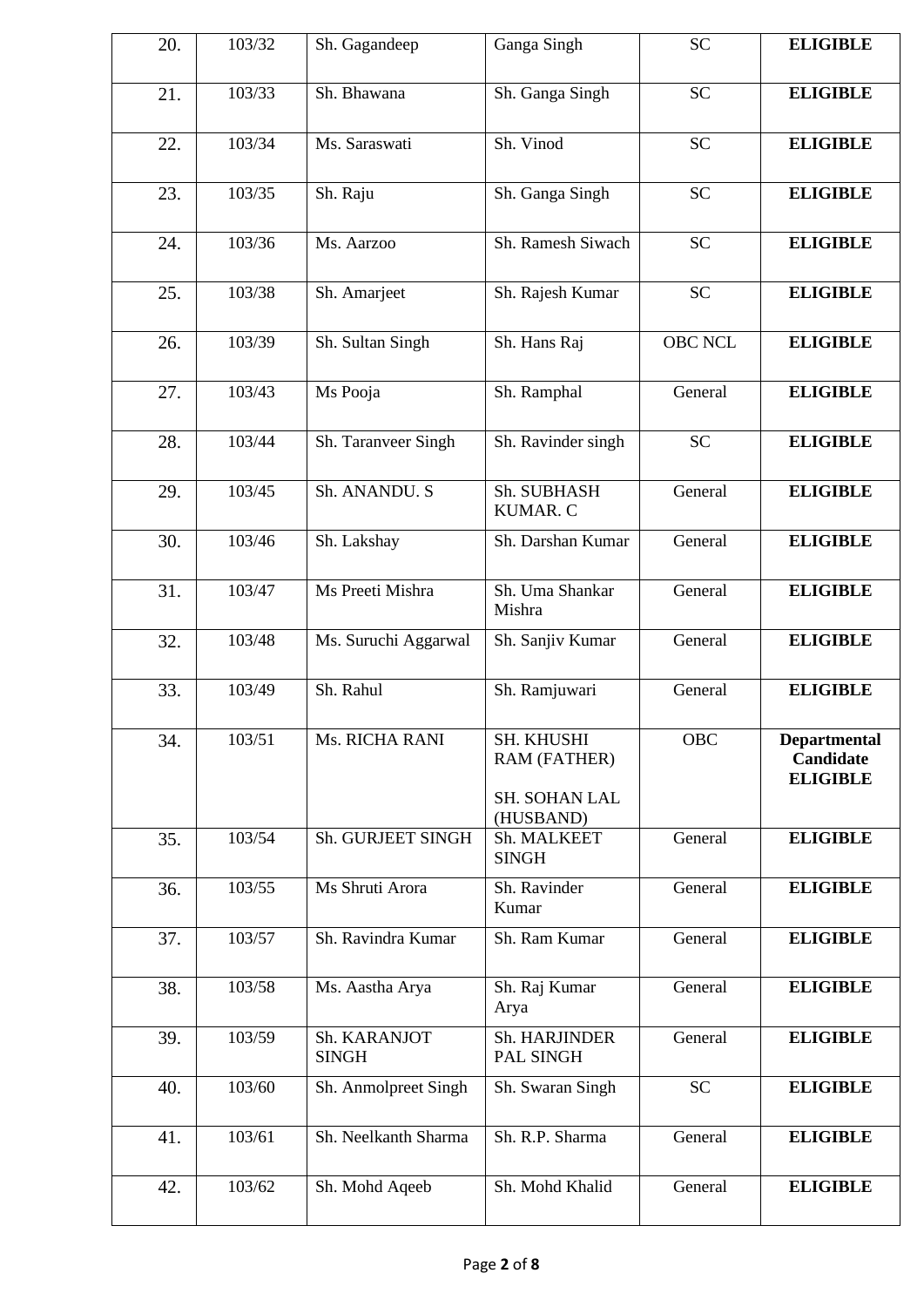| 43. | 103/64 | Ms. Sonika                      | Sh. Naresh Pal               | General        | <b>ELIGIBLE</b> |
|-----|--------|---------------------------------|------------------------------|----------------|-----------------|
| 44. | 103/65 | Ms. Monika                      | Sh. Baljeet                  | General        | <b>ELIGIBLE</b> |
| 45. | 103/66 | Sh. Harish Kumar                | Sh. Omkar                    | <b>SC</b>      | <b>ELIGIBLE</b> |
| 46. | 103/67 | Sh. Hasanpreet Singh            | Sh. Jumma Singh              | <b>SC</b>      | <b>ELIGIBLE</b> |
| 47. | 103/68 | Sh. AMANDEEP<br><b>SINGH</b>    | Sh. NARESH<br><b>KUMAR</b>   | General        | <b>ELIGIBLE</b> |
| 48. | 103/69 | Sh. Manisha Gupta               | Sh. Sushil Kumar             | General        | <b>ELIGIBLE</b> |
| 49. | 103/70 | Sh. LUBHANSHI                   | Sh. NARENDER<br><b>MADAN</b> | General        | <b>ELIGIBLE</b> |
| 50. | 103/72 | Sh. BALWANT<br><b>SINGH</b>     | Sh. NAIB SINGH               | <b>SC</b>      | <b>ELIGIBLE</b> |
| 51. | 103/74 | Ms Anju Sagar                   | Sh. Shiv Sagar               | <b>SC</b>      | <b>ELIGIBLE</b> |
| 52. | 103/75 | Sh. Mohit Antil                 | Sh. Naresh Pal               | General        | <b>ELIGIBLE</b> |
| 53. | 103/76 | Krishan Kumar                   | Moti Ram                     | General        | <b>ELIGIBLE</b> |
| 54. | 103/77 | Sh. Vikramjeet Singh            | Sh. Jaspal Singh             | General        | <b>ELIGIBLE</b> |
| 55. | 103/79 | Sh. Vinay Kumar<br>Gond         | Sh. Vikrama Ram              | <b>ST</b>      | <b>ELIGIBLE</b> |
| 56. | 103/83 | Ms. ANJU V                      | Sh. PAVITHRAN<br>P           | <b>OBC NCL</b> | <b>ELIGIBLE</b> |
| 57. | 103/85 | MS. Manisha Kumari              | Sh. M K Das                  | <b>SC</b>      | <b>ELIGIBLE</b> |
| 58. | 103/86 | Ms. Shabnam                     | Sh. Jagtar<br>Mohommad       | General        | <b>ELIGIBLE</b> |
| 59. | 103/87 | Ms PRANJALI                     | Sh. RAJNISH<br><b>TANDON</b> | General        | <b>ELIGIBLE</b> |
| 60. | 103/88 | Ms. PRATIBHA                    | Sh. MANOJ<br><b>KUMAR</b>    | <b>OBC</b>     | <b>ELIGIBLE</b> |
| 61. | 103/89 | Sh. Arpit                       | Sh. Balraj Yadav             | <b>OBC-NCL</b> | <b>ELIGIBLE</b> |
| 62. | 103/90 | Sh. SHUVAM                      | Sh. NARINDER<br><b>SINGH</b> | <b>OBC</b>     | <b>ELIGIBLE</b> |
| 63. | 103/91 | Ms. KAMALJEET<br><b>KAUR</b>    | Sh. SHAM SINGH               | <b>SC</b>      | <b>ELIGIBLE</b> |
| 64. | 103/92 | Sh. Kandala NVS Ravi<br>Shankar | Sh. K. Nageswara<br>Rao      | PwD            | <b>ELIGIBLE</b> |
| 65. | 103/93 | Sh. GURWINDER<br><b>SINGH</b>   | Sh. SURINDER<br><b>SINGH</b> | <b>SC</b>      | <b>ELIGIBLE</b> |
| 66. | 103/94 | Sh. Ankita Devi                 | Sh. Dinesh Kumar             | General        | <b>ELIGIBLE</b> |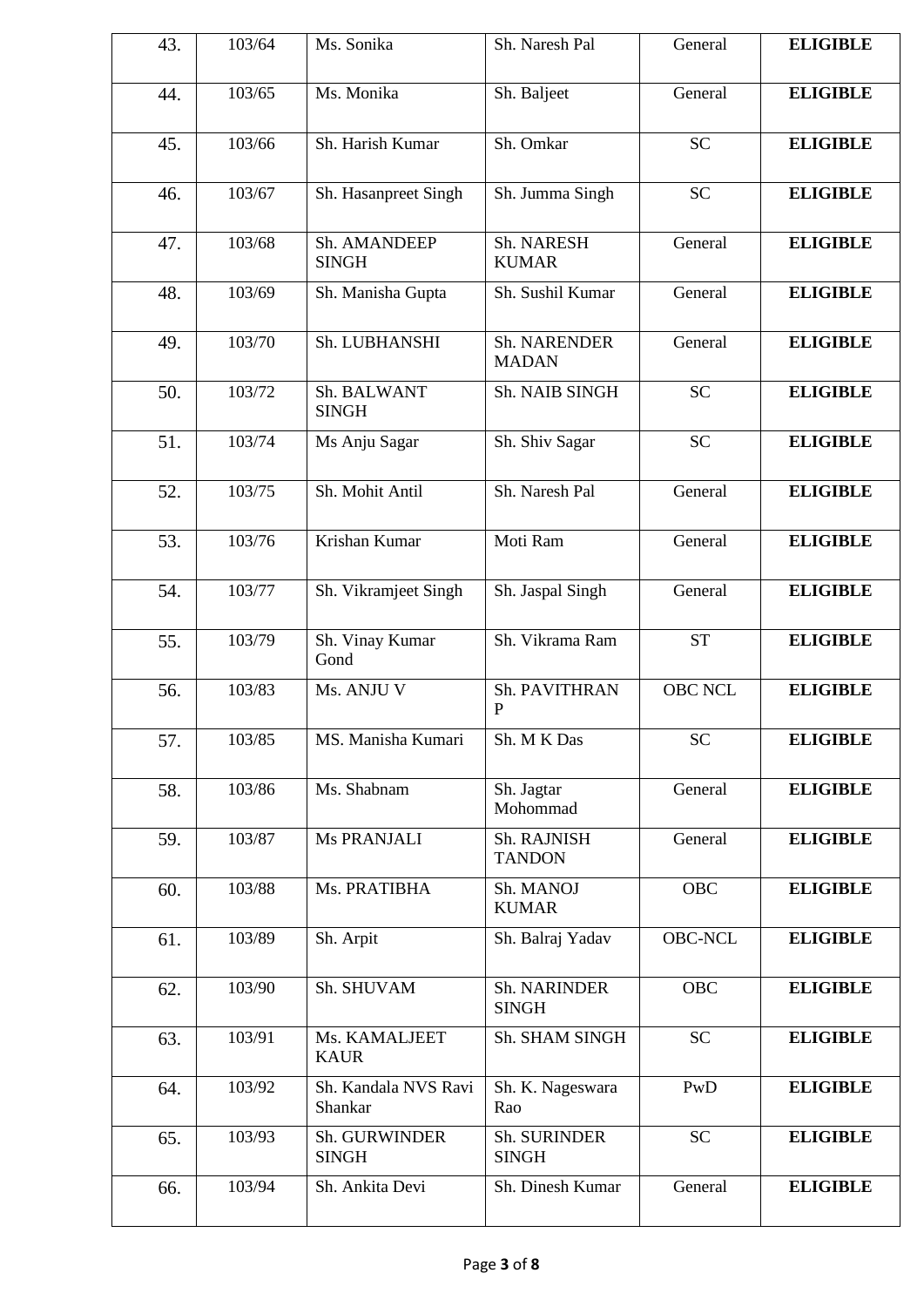| 67. | 103/95  | Sh. SANDEEP SINGH          | Sh. DALBAR<br><b>SINGH</b> | <b>SC</b>      | <b>ELIGIBLE</b>                          |
|-----|---------|----------------------------|----------------------------|----------------|------------------------------------------|
| 68. | 103/96  | Sh. Sandeep Kumar<br>Yadav | Sh. Suresh Yadav           | General        | <b>ELIGIBLE</b>                          |
| 69. | 103/97  | Sh. Deepak Kumar           | Sh. Amrik Singh            | <b>SC</b>      | <b>ELIGIBLE</b>                          |
| 70. | 103/98  | Sh. Sant Lal               | Sh. Naresh Kumar           | <b>SC</b>      | <b>ELIGIBLE</b>                          |
| 71. | 103/99  | Ms Ritu Singh              | Sh. Ram Anuja<br>Singh     | <b>EWS</b>     | <b>ELIGIBLE</b>                          |
| 72. | 103/101 | Ms. Navneet Kaur           | Sh. S. Jaswinder<br>Singh  | <b>OBC NCL</b> | <b>ELIGIBLE</b>                          |
| 73. | 103/105 | Ms Priya Sharma            | Sh. Jankar Ram             | General        | <b>ELIGIBLE</b>                          |
| 74. | 103/107 | Sh. Varinder Singh         | Sh. Sant Singh             | <b>SC</b>      | <b>ELIGIBLE</b>                          |
| 75. | 103/109 | Sh. Tapinder Singh         | Sh. Kulwant Singh          | General        | <b>ELIGIBLE</b>                          |
| 76. | 103/110 | Ms Sneha Ekka              | Sh. Francis Ekka           | <b>ST</b>      | <b>ELIGIBLE</b>                          |
| 77. | 103/112 | Sh. Gurvinder Singh        | Sh. Baljinder Singh        | <b>OBC</b>     | <b>ELIGIBLE</b>                          |
| 78. | 103/113 | Ms Maninder Kaur           | Sh. Sant Singh             | <b>SC</b>      | <b>ELIGIBLE</b>                          |
| 79. | 103/114 | Sh. Manish Kumar           | Sh. Raj Kumar              | <b>SC</b>      | <b>ELIGIBLE</b>                          |
| 80. | 103/118 | Ms Vandana                 | Sh. Chhano Ram             | <b>SC</b>      | <b>ELIGIBLE</b>                          |
| 81. | 103/119 | Sh. Mohit                  | Sh. Dayachand              | OBC            | <b>ELIGIBLE</b>                          |
| 82. | 103/120 | Sh. Tridib Mondal          | Sh. Nishikanta<br>Mondal   | <b>SC</b>      | <b>ELIGIBLE</b>                          |
| 83. | 103/122 | Sh. Karandeep Singh        | Sh. Nirmail Singh          | <b>SC</b>      | <b>ELIGIBLE</b>                          |
| 84. | 103/123 | Ms. Navneet Kaur           | Sh. Kulwinder<br>Singh     | <b>SC</b>      | <b>ELIGIBLE</b>                          |
| 85. | 103/124 | Sh. Azad Bhandari          | Sh. Bharat<br>Bhandari     | General        | <b>PROVISIONAL</b><br><b>SHORTLISTED</b> |
| 86. | 103/126 | Sh. Manish Kumar           | Sh. Rajpal                 | <b>SC</b>      | <b>ELIGIBLE</b>                          |
| 87. | 103/127 | Sh. Jasdeep Singh          | Sh. Darshan Kumar          | <b>SC</b>      | <b>ELIGIBLE</b>                          |
| 88. | 103/128 | Sh. Shagun Tyagi           | Sh. Rajkumar<br>Tyagi      | General        | <b>ELIGIBLE</b>                          |
| 89. | 103/129 | Sh. Paras                  | Sh. Prem Kumar             | General        | <b>ELIGIBLE</b>                          |
| 90. | 103/131 | Ms Shaveta Fanda           | Sh. Ravinder<br>Kumar      | <b>SC</b>      | <b>ELIGIBLE</b>                          |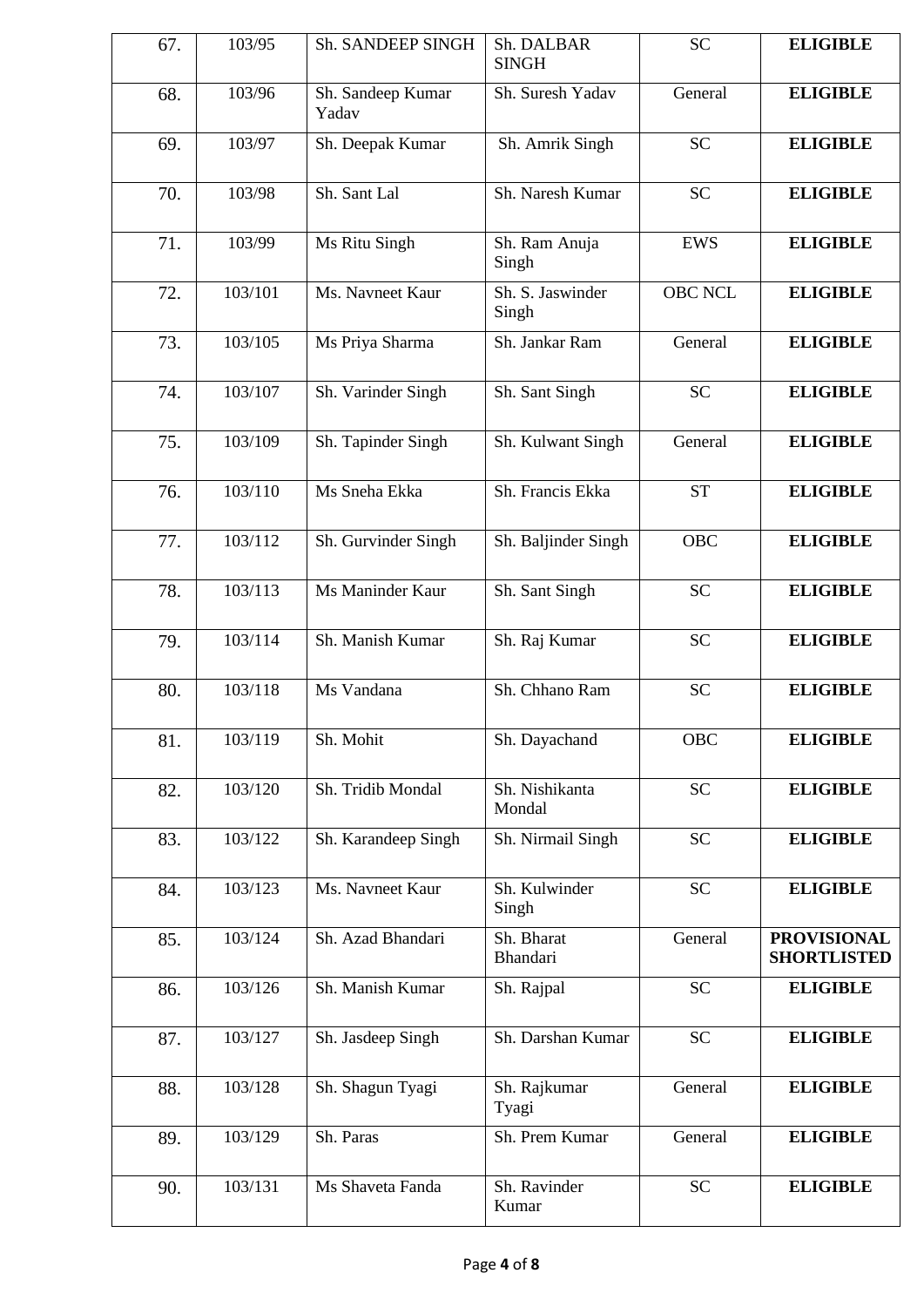| 91.  | 103/132 | Ms Namneet Kaur      | Sh. Gurmail Singh           | General    | <b>ELIGIBLE</b> |
|------|---------|----------------------|-----------------------------|------------|-----------------|
| 92.  | 103/133 | Sh. Rashandeep Singh | Sh. Sukhwinder<br>Singh     | <b>SC</b>  | <b>ELIGIBLE</b> |
| 93.  | 103/134 | Ms Aakriti Antil     | Sh. Bijender Singh<br>Antil | General    | <b>ELIGIBLE</b> |
| 94.  | 103/136 | Ms Rekha             | Sh. Shadi Ram               | General    | <b>ELIGIBLE</b> |
| 95.  | 103/137 | Ms Pooja             | Sh. Dayachand               | <b>OBC</b> | <b>ELIGIBLE</b> |
| 96.  | 103/138 | Ms Madhu Bala        | Sh. Bant Singh              | <b>SC</b>  | <b>ELIGIBLE</b> |
| 97.  | 103/139 | Sh. Kamal Kumar      | Sh. Tara Chand              | <b>SC</b>  | <b>ELIGIBLE</b> |
| 98.  | 103/140 | Ms Neha              | Sh. Karamveer               | <b>SC</b>  | <b>ELIGIBLE</b> |
| 99.  | 103/143 | Sh. Ajay             | Sh. Sri Bhagwan             | <b>SC</b>  | <b>ELIGIBLE</b> |
| 100. | 103/144 | Sh. Sunil Kumar      | Sh. Jagmohan<br>Singh       | <b>SC</b>  | <b>ELIGIBLE</b> |
| 101. | 103/146 | Ms Sanjna            | Sh. Dev Darshan             | General    | <b>ELIGIBLE</b> |
| 102. | 103/147 | Sh. Rubal Singh      | Sh. Makhan Singh            | <b>SC</b>  | <b>ELIGIBLE</b> |
| 103. | 103/148 | Ms Anamika Singh     | Sh. Kishan Singh            | General    | <b>ELIGIBLE</b> |
| 104. | 103/149 | Ms Ramandeep Kaur    | Sh. Satinder Pal<br>Singh   | General    | <b>ELIGIBLE</b> |
| 105. | 103/151 | Ms Preeti            | Sh.Daulat Ram               | OBC        | <b>ELIGIBLE</b> |
| 106. | 103/153 | Ms Supreet Kaur      | Sh.Nirmal Singh             | General    | <b>ELIGIBLE</b> |
| 107. | 103/155 | Sh. Manoj Kumar Kol  | Sh. Chhotelal Kol           | <b>ST</b>  | <b>ELIGIBLE</b> |
| 108. | 103/158 | Sh. Vikash Kumar     | Sh. Narendra<br>Kumar       | <b>SC</b>  | <b>ELIGIBLE</b> |
| 109. | 103/159 | Ms Nisha Rani        | Sh. Rajesh Kumar            | <b>SC</b>  | <b>ELIGIBLE</b> |
| 110. | 103/160 | Sh. Pankaj           | Late Sh Hari Ram            | <b>SC</b>  | <b>ELIGIBLE</b> |
| 111. | 103/161 | Sh. Sawan            | Sh. Balwan Singh            | <b>SC</b>  | <b>ELIGIBLE</b> |
| 112. | 103/162 | Sh. Kushav           | Sh. Raj Kumar               | <b>SC</b>  | <b>ELIGIBLE</b> |
| 113. | 103/163 | Sh. Jaspreet Singh   | Sh. Anoop Singh             | General    | <b>ELIGIBLE</b> |
| 114. | 103/164 | Sh. Bharat Narang    | Sh. Neeraj Kumar            | General    | <b>ELIGIBLE</b> |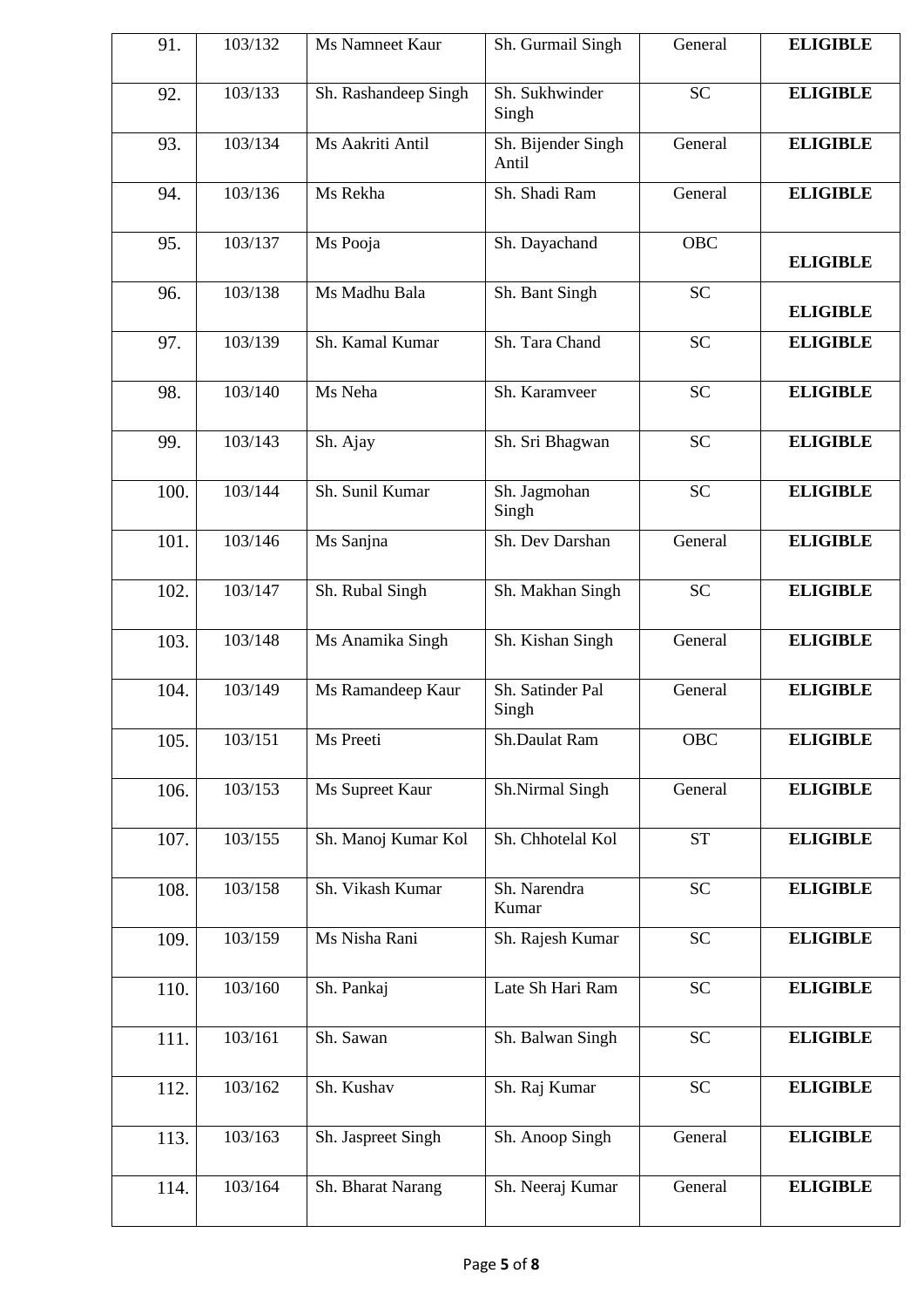| 115. | 103/165 | Sh. Parvesh         | Sh. Tek Ram                | <b>SC</b>  | <b>ELIGIBLE</b>                                         |
|------|---------|---------------------|----------------------------|------------|---------------------------------------------------------|
| 116. | 103/167 | Sh. Vishu Sharma    | Sh. Birbal Sharma          | General    | <b>ELIGIBLE</b>                                         |
| 117. | 103/168 | Sh. Saksham Punj    | Sh. Balram Sharma          | General    | <b>ELIGIBLE</b>                                         |
| 118. | 103/171 | Sh. Balwinder Singh | Sh. Balkar Singh           | General    | <b>ELIGIBLE</b>                                         |
| 119. | 103/173 | Ms. Nisha Kumari    | Sh. Sunil Prasad<br>Yadav  | General    | <b>ELIGIBLE</b>                                         |
| 120. | 103/175 | Sh. Jaspreet Singh  | Late Sh Harbhajan<br>Singh | <b>EXS</b> | Ex-Serviceman,<br><b>Age Relaxed</b><br><b>ELIGIBLE</b> |
| 121. | 103/177 | Ms Shivani Mittal   | Sh. Vijay Mittal           | EWS        | <b>ELIGIBLE</b>                                         |

## **B. Non- Shortlisted Applicants**

| <b>Serial</b><br><b>Number</b> | <b>Application</b><br><b>Number</b> | <b>Applicant Full</b><br><b>Name</b> | <b>Applicant</b><br>Father/<br><b>Husband Name</b> | Category   | <b>Status</b>                                                                                       |
|--------------------------------|-------------------------------------|--------------------------------------|----------------------------------------------------|------------|-----------------------------------------------------------------------------------------------------|
| 1.                             | 103/01                              | Sh. Divyansh<br>Rajput               | Sh. Rajesh Kumar                                   | General    | <b>FEE NOT PAID</b>                                                                                 |
| 2.                             | 103/02                              | Ms RACHNA<br><b>HOODA</b>            | Sh. SURESH<br><b>KUMAR</b>                         | General    | <b>OVERAGE</b>                                                                                      |
| 3.                             | 103/04                              | Sh. Ajay Kumar                       | Sh. Krishan Pal                                    | <b>SC</b>  | Name is not mentioned<br>the<br><b>Application</b><br>in<br><b>INCOMPLETE</b><br><b>APPLICATION</b> |
| $\overline{4}$ .               | 103/05                              | Ms Shallu Rani                       | Sh. Ram Krishan                                    | General    | <b>OVERAGE</b>                                                                                      |
| 5.                             | 103/10                              | Sh. Gurjant Singh                    | Sh. Swaran<br>Singh                                | <b>SC</b>  | <b>OVERAGE</b>                                                                                      |
| 6.                             | 103/13                              | Sh. Pankaj Singh                     | Sh. Bijender<br>Singh                              | General    | <b>FEE</b><br><b>NOT</b><br><b>PAID</b><br><b>INCOMPLETE</b><br><b>APPLICATION</b>                  |
| 7.                             | 103/20                              | Ms. Anju Bala                        | Sh. Roshan Lal                                     | <b>SC</b>  | <b>OVERAGE</b>                                                                                      |
| 8.                             | 103/21                              | Sh. Gulshan Kumar                    | Sh. Balwan Singh                                   | <b>SC</b>  | <b>OVERAGE</b>                                                                                      |
| 9.                             | 103/23                              | Sh. Ranjeet Singh                    | Sh. Ramesh<br>Kumar                                | <b>SC</b>  | <b>OVERAGE</b>                                                                                      |
| 10.                            | 103/24                              | Sh. Roshan Prasad                    | Sh. Ram Ratan<br>Prasad                            | PwD-VH     | <b>OVERAGE</b>                                                                                      |
| 11.                            | 103/27                              | Sh. Kamal Kumar                      | Sh. Mahesh<br>Kumar                                | <b>SC</b>  | <b>OVERAGE</b>                                                                                      |
| 12.                            | 103/30                              | Ms Komal Kashyap                     | Sh. Satnam Singh                                   | <b>OBC</b> | <b>OVERAGE</b>                                                                                      |
| 13.                            | 103/37                              | Sh. Rahul                            | Sh. Shera Ram                                      | SC         | <b>INCOMPLETE</b><br><b>APPLICATION</b>                                                             |
| 14.                            | 103/40                              | Sh. Rahul                            | Sh. Sandar Chand                                   | <b>SC</b>  | <b>OVERAGE</b>                                                                                      |
| 15.                            | 103/41                              | Sh. Baljinder Singh                  | Sh. Pal Singh                                      | <b>SC</b>  | <b>OVERAGE</b>                                                                                      |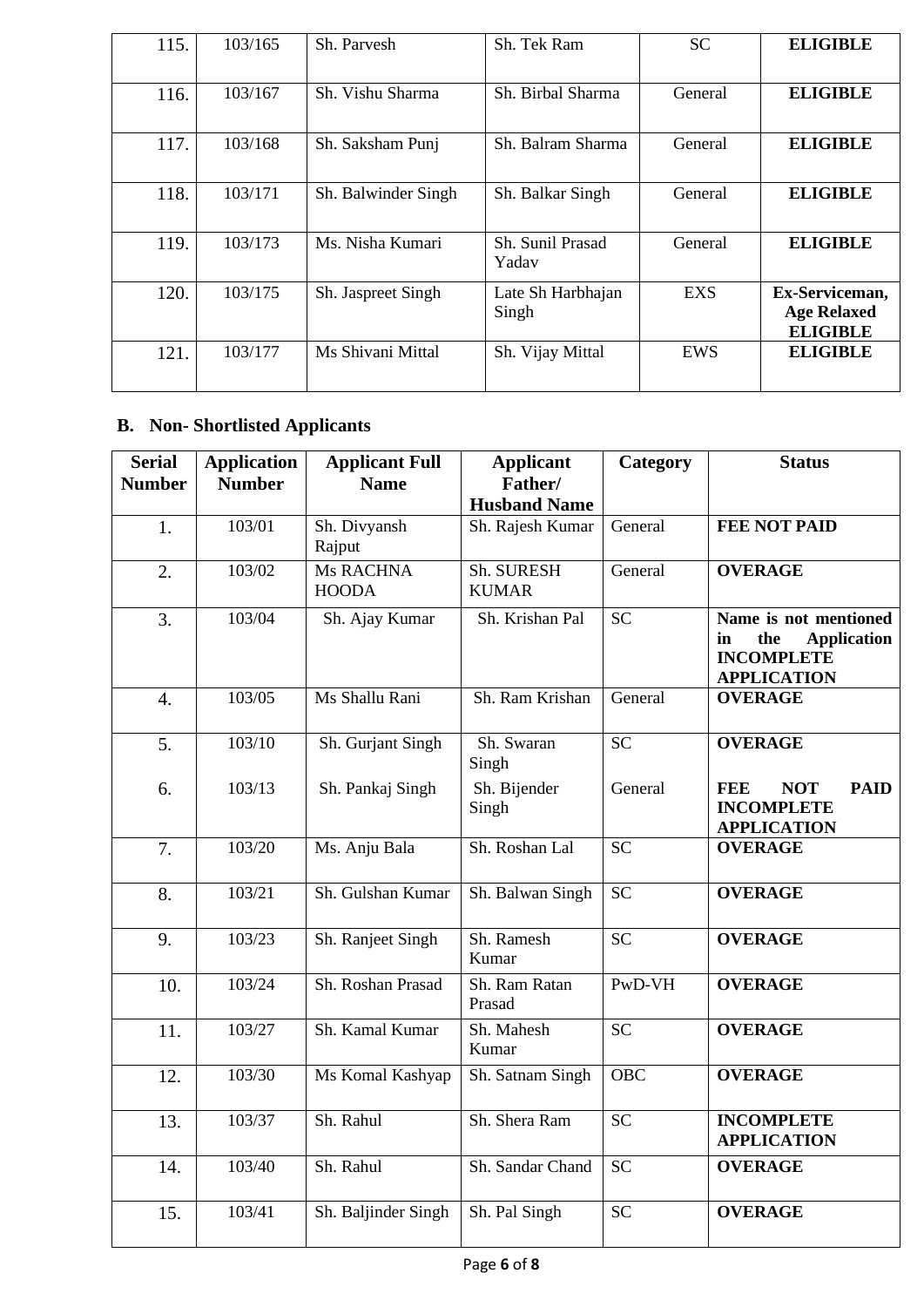| 16. | 103/42  | Ms Kavita                     | Mr. Satish                          | <b>SC</b>         | <b>OVERAGE</b>                                           |
|-----|---------|-------------------------------|-------------------------------------|-------------------|----------------------------------------------------------|
| 17. | 103/50  | Sh. Devinder Singh            | Sh. Sujan Singh                     | PwD               | <b>OVERAGE</b>                                           |
| 18. | 103/52  | Sh. Lakhwinder<br>Singh       | Late Sh. Gurdev<br>Singh            | <b>SC</b>         | <b>OVERAGE</b>                                           |
| 19. | 103/53  | Km Sujata                     | Sh. Sandeep<br>Kumar                | <b>SC</b>         | <b>OVERAGE</b>                                           |
| 20. | 103/56  | Sh. Neeraj Kumar              | Sh.Roop Lal                         | <b>SC</b>         | <b>OVERAGE</b>                                           |
| 21. | 103/63  | Mr. Harwinder<br>Singh        | Sh. Malkit Singh                    | <b>SC</b>         | <b>OVERAGE</b>                                           |
| 22. | 103/71  | Ms. Sukhwinder<br>Kaur        | Sh. Vijay Kumar<br>Mannke           | <b>SC</b>         | <b>OVERAGE</b>                                           |
| 23. | 103/73  | Sh. PARAMJEET<br><b>SINGH</b> | Sh. SURMUKH<br><b>SINGH</b>         | <b>SC</b>         | <b>OVERAGE</b>                                           |
| 24. | 103/78  | Ms SUNITA                     | <b>Sh. RAVINDER</b><br><b>KUMAR</b> | General           | <b>OVERAGE</b>                                           |
| 25. | 103/80  | Ms. TANYA<br><b>ARYA</b>      | Sh. AJAY<br><b>KUMAR</b>            | General           | <b>OVERAGE</b>                                           |
| 26. | 103/81  | Sh. Rajneesh<br>Kumar         | Sh. Jagdish<br>Chand                | <b>ST</b>         | <b>OVERAGE</b>                                           |
| 27. | 103/82  | Sh. Aman Goyal                | Sh. Ashok Kumar<br>Goyal            | General           | Name is not mentioned<br><b>Application</b><br>the<br>in |
| 28. | 103/84  | Sh. VIKAS<br><b>KUMAR</b>     | Sh. JOGINDER<br><b>KUMAR</b>        | <b>SC</b>         | <b>Incomplete application</b><br><b>OVERAGE</b>          |
| 29. | 103/100 | Sh. Arun Kumar                | Sh. Amar Nath                       | Ex-Service<br>Man | <b>INCOMPLETE</b><br><b>APPLICATION</b>                  |
| 30. | 103/102 | Sh. Jaswidner<br>Singh        | Sh. Grumeet<br>Singh                | <b>SC</b>         | <b>OVERAGE</b>                                           |
| 31. | 103/103 | Sh. Sunil Kumar               | Sh. Sham Lal                        | <b>SC</b>         | <b>OVERAGE</b>                                           |
| 32. | 103/104 | Ms. Renu Sharma               | Sh.Raj Kumar                        | General           | <b>OVERAGE</b>                                           |
| 33. | 103/106 | Sh.Raman Preet<br>Singh       | Sh. Baljeet Singh                   | PwD               | <b>OVERAGE</b>                                           |
| 34. | 103/108 | Sh. Tarvinder<br>Singh        | Sh. Kuldeep<br>Singh                | <b>SC</b>         | <b>OVERAGE</b>                                           |
| 35. | 103/111 | Sh. Jaspal Singh              | Sh. Mohan Singh                     | <b>SC</b>         | <b>OVERAGE</b>                                           |
| 36. | 103/115 | Sh. Satvir Singh              | Sh. Bohar Singh                     | <b>SC</b>         | <b>OVERAGE</b>                                           |
| 37. | 103/116 | Ms Manisha                    | Sh. Rajiv Kumar                     | <b>OBC</b>        | Application form not<br>submitted                        |
| 38. | 103/117 | Ms Mamta Kumari               | Sh. Rajiv Kumar                     | <b>OBC</b>        | Application form not<br>submitted                        |
| 39. | 103/121 | Sh. Gursimranpreet<br>Singh   | Sh. Kashmir<br>Singh                | <b>SC</b>         | NOT ELIGIBLE 10+2<br>is Not Done                         |
| 40. | 103/125 | Sh. Satpal Singh              | Sh. Gurdev Singh                    | <b>SC</b>         | <b>OVERAGE</b>                                           |
| 41. | 103/130 | Ms Sujata Kumari              | Sh. Rajesh Kumar                    | <b>OBC</b>        | <b>OVERAGE</b>                                           |